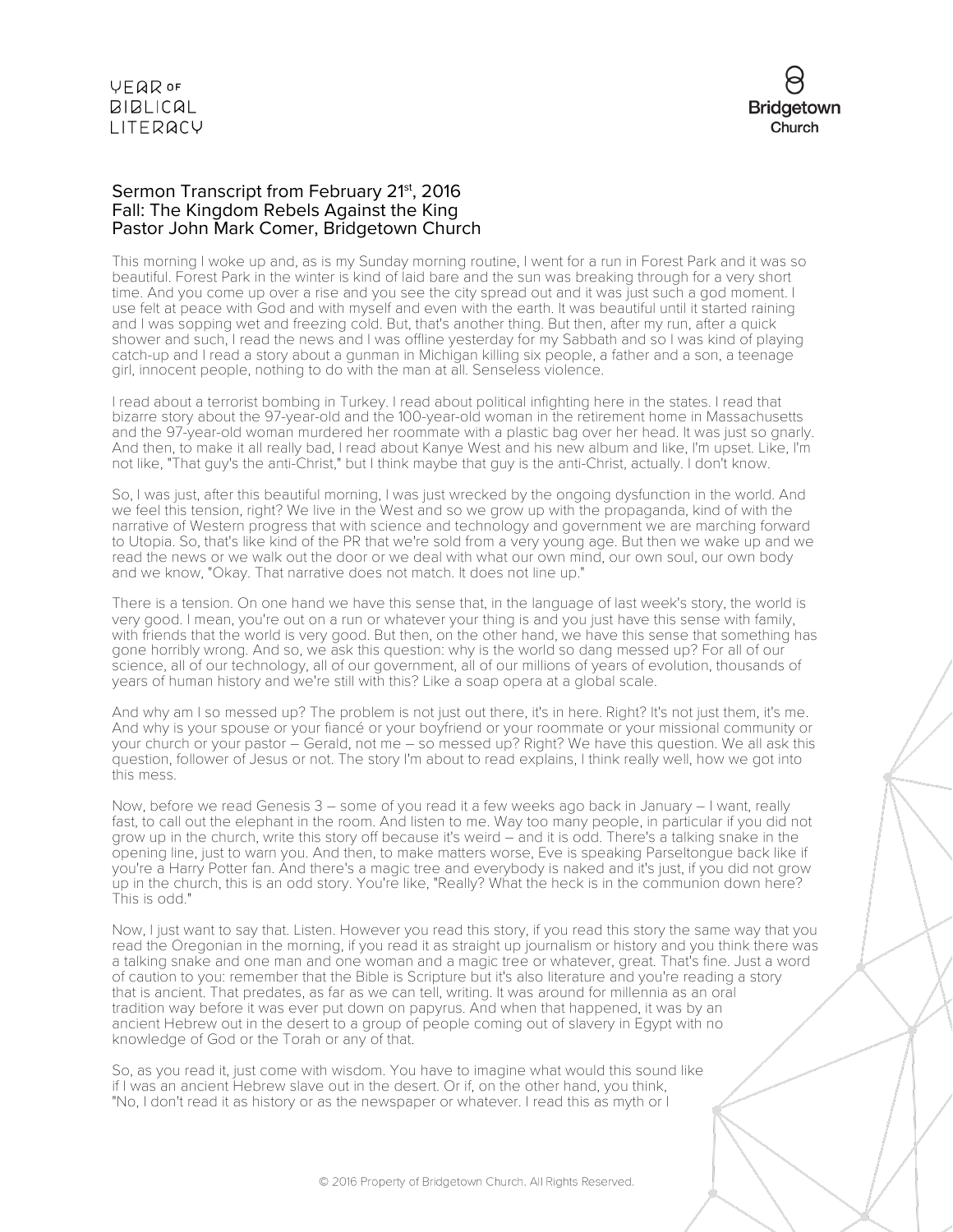# VEQROF **BIBLICAL** LITERACY



read this as metaphor. Adam, in the story, is not a proper name. That's why we don't read about anymore Adams in the Old Testament or any more Eves. Adam and Eve are not proper names. Adam is a Hebrew word meaning 'humanity,' Eve is a Hebrew word meaning 'life.' And the snake, of course, was stock verbiage in the ancient world. It was a well known symbol for evil."

And so, if you read this story as a myth or a metaphor about humanity and life and evil – and, by the way, when I say "myth," just to make sure you're listening to me here, I don't mean – do you all know there's two different definitions of the word "myth?" You all know that? Okay. So, just in case you don't, there's the popular level word "myth" where we say, "Oh, that's a myth," and what we mean by that is what? That's not true or it's a lie. So, it has all sorts of negative connotations.

That's not what the word means in academia or in scholarship. In academia, the word "myth" is not a bad thing at all. It means a premodern, prescientific story of origins that asks and answers the questions of life. Who are we? Where do we come from? What's gone right? What's gone wrong? So on and so forth.

So, if you read Genesis 3 this way, as a myth or, if you're more comfortable with the word metaphor, as this kind of symbolic story, if that's how you read it, great. All I would say to you is just remember that what you are reading, what's open in front of you, is literature, but it's also Scripture. This is inspired by God; whatever genre it is. So, as we come to this story, whether or not there was a talking snake and a magic tree, there are actual events behind it. Whether or not this actually happened in the kind of Oregonian, page 1 kind of way, this is a real, true story. Just like Jesus would tell a parable. Was this parable true or false? It was true. That doesn't mean it actually happened that way, but it was a true story. That's exactly I think what's going on here.

So, my point is that however you read the story, and there is ample room in our community for a wide range of readings. I don't really care all that much. What I want to say is that, however you read this story, I would argue this is the most deep, profound and intelligent story ever written, in my opinion, on the problem of evil. Its level of insight into the human condition is stunning. And that's just the bits and pieces of it that I actually know. I know there's a whole bunch in here I'm still missing. It's absolutely stunning.

So, wherever you are at in that spectrum, I just want you to suspend judgment for a few minutes and let the story speak for itself. Okay? Yeah? Here we go.

Genesis 3:1, "Now the snake was more crafty..." - and that word "crafty" there means "intelligent" or "adroit," but also kind of devious. Alright? – "...more crafty than any of the wild animals the Lord God had made."

Notice, before we move forward, the story does not tell you and me where the snake comes from. There's all sorts of backstory here that we just don't get. Last week, Josh used a fantastic analogy of Star Wars, and I just was not here last week and I feel like I need to re-say it because it was so good.

So, think of Star Wars. This is the opening frame to the first ever – yep, you know it. Jesus is in this moment. The first ever Star Wars movie, Episode IV, A New Hope. So, imagine it's 1977, I was negative three, you're whatever age, and this is the first time. So, imagine you don't know anything about the Star Wars universe. You don't know who Luke Skywalker is. I mean you know diddly-squat, okay?

Here's the first frame: A New Hope. It is a period of civil war. Rebel spaceships striking from a hidden base have won their first victory against the evil Galactic Empire. During the battle, rebel spies managed to steal secret plans to the Empire's ultimate weapon, the Death Star.

And it goes on. Now, imagine this is your first time ever seeing it. The monstrosity that is episode 1, 2 and 3 does not yet exist. Okay? You have all sorts of questions. Who's the Galactic – yeah. Who is that? Mike, my man. You have all sorts of questions. Who is the Galactic Empire and why are they evil and why is there a civil war and who are the rebels and are the rebels good or bad? There's all sorts of stuff you don't know. You just step into an ongoing story and you get sucked in to Luke Skywalker and Obi Wan Kenobi and the Millennium – it's just so good. Okay?

So, my point is that Genesis is kind of like that. A lot of people think that Genesis 1:1 this is like the beginning of the beginning of the beginning. It's not. There's all sorts of stuff here and backstory we just don't know about. So, who is the snake, where did the snake come from, where did evil come from and why is the snake in the Garden of Eden? It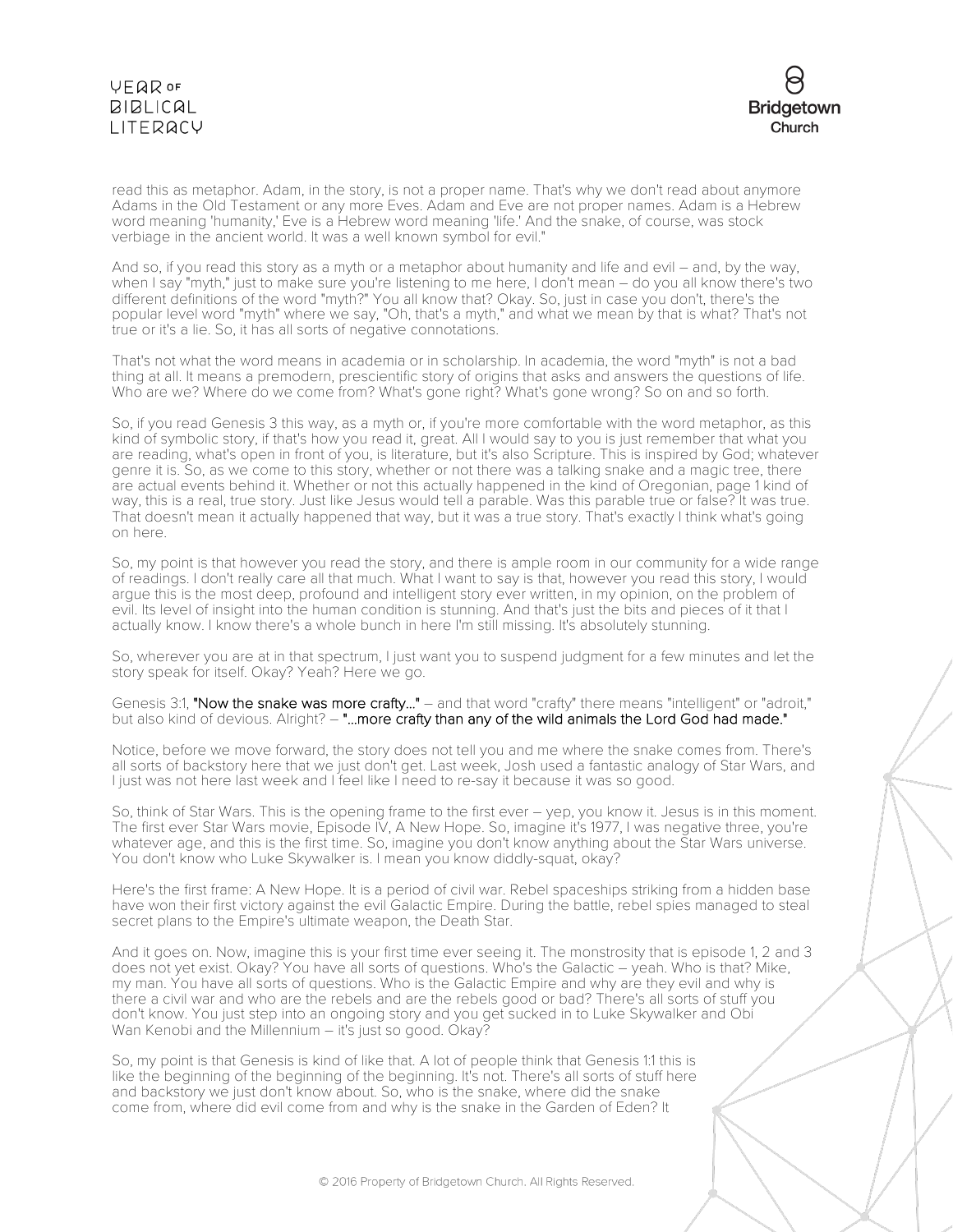# **VFQR OF**  $BIBLICAL$ LITERACY



does not say. I grew up hearing that the Garden of Eden was perfect, but Gerry Breshears, who's a theologian across the river, was the first to point out to me, "No, it never says it was perfect. It says it was very good. It's not perfect. There's a snake right in the middle of it."

His famous line is that Eden is created in a war zone and that there's this cosmic battle raging behind the scenes. My point is just this. Listen. There is a mystery around evil that even the Bible does not attempt to solve. So, when we think about evil and talk about evil and stand up on stage and teach about evil, I think we need to do so with an open mind and a whole lot of humility.

Now, keep reading. This snake, literal or symbolic, however you read it, said to the woman, "Did God really say, 'You must not eat from any tree in the garden'?'

"The woman said to the snake, 'We may eat fruit from the trees in the garden, but God did say, 'You must not eat fruit from the tree that is in the middle of the garden, and you must not touch it, or you will die.''

#### "'You will not certainly die,' the snake said to the woman. 'For God knows that when you eat from it your eyes will be opened, and you will be like God, knowing good and evil.'"

Look at what the snake does. Look at his M.O. First, this is the temptation. First, he questions God's Word or God's command. "Did God really say that? Are you sure? Is that the right interpretation? I don't know if that's the right way to parse the Greek word for that."

Then he questions God's love. Right there is that line. "For God knows that when you eat from it your eyes will be opened, and you will be like God. He's not a loving Father. He's petty, He's insecure, He's jealous. Don't trust that guy."

And then, finally, he questions the nature of good and evil himself. He claims, "Okay, God said that will kill you? That will bring death? No, that's not true at all. That will bring life."

He questions the very nature of good and evil itself. Do you see that? God says, "I'm good. The tree is bad. Trust me."

The snake says, "God is bad. The tree is good. Trust me instead."

So, the temptation for Eve is to decide for herself what is good and what is evil, to play the role of God, to set herself up as judge and jury and, instead of trust God, to trust the snake and/or to trust herself, what she's thinking, what she's feeling, her opinion, her judgment, her background rather than God. And we face this temptation every single day. Right?

A great example, to flesh it out for you, one of many I think right now that we're all very aware of, is the ongoing temptation – and I don't shy away from that word – in the Church to recast sexuality and marriage to line up with society at large. So, for millennia, I mean literally from millennia before the time of Christ, the people of God, based on the Scriptures and then later based on the teachings of Jesus in the New Testament, have always said that sexuality is a good thing that was created by God but that it's so good and it's so powerful that what happens when a man and woman make love? Two souls are fused into one. "Echad" is the Hebrew word. Two people become one entity.

It's so good, it's so powerful that the one and only container that is strong enough to handle that kind of a nuclear force is marriage, a covenant relationship between a man and a woman for life. And that any expression of sexuality outside of that, heterosexual or homosexual, none of it is what God, in the beginning, had in mind. So, this is the ancient vision of sexuality and marriage.

Now, we all know kind of the story in the 1960s was the whole "free love" thing here in the U.S. Which, prior to that, kind of sort of had an ancient vision of sexuality and marriage. You have the 1960s, you have Woodstock, Make Love, Not War and everybody starts like having sex with everybody. Then, as a result, in the 70s and 80s, the divorce thing just goes like wildfire through our culture. Then in the 90s and the 2000s, the LGBTQ movement had its day in court and won, both in the court of law and in the court of public opinion. What's fascinating is if you now still stand with kind of the ancient vision, if you stand with Jesus and the writers of the Bible and the Church down through history when it comes to sexuality and marriage,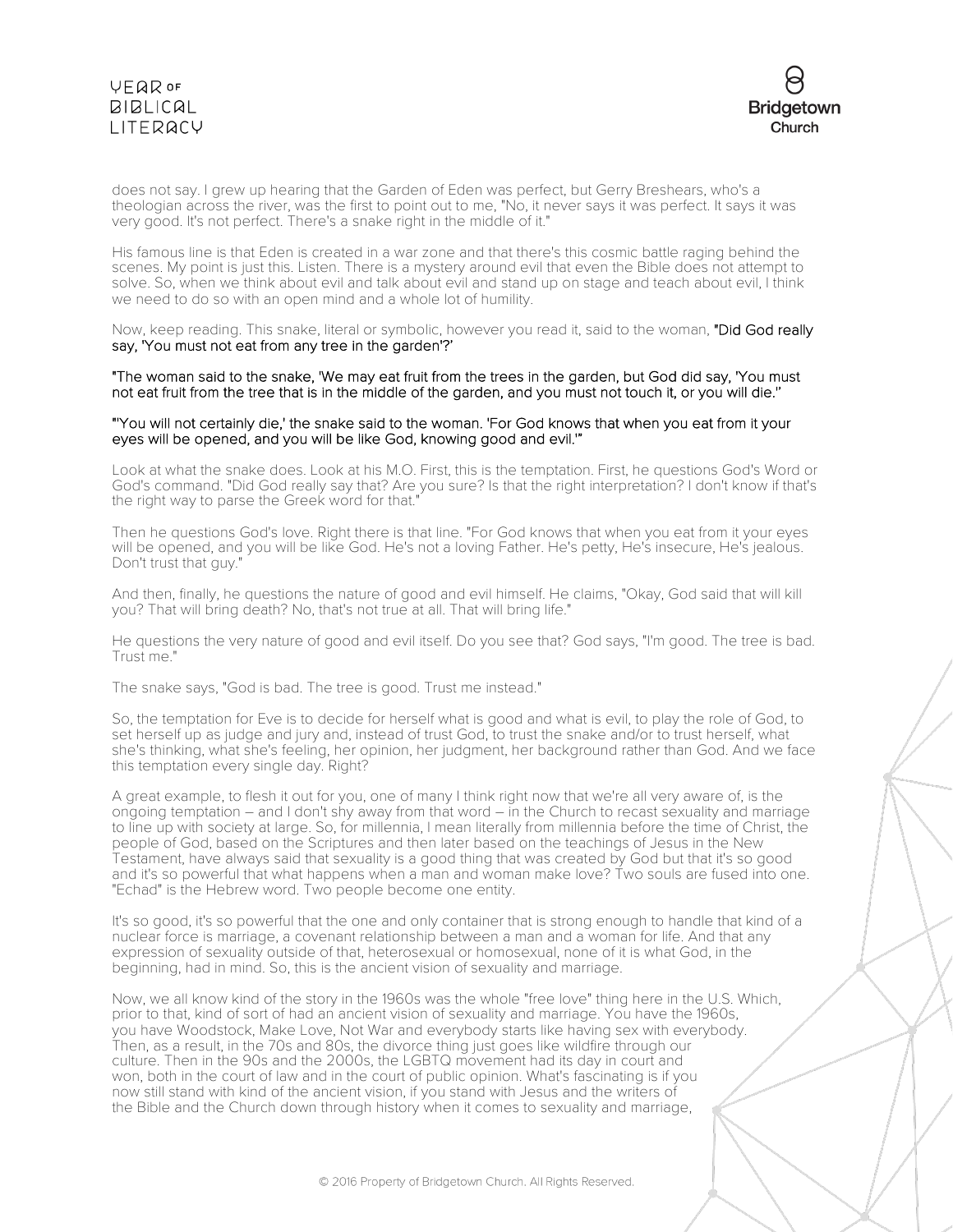

what's interesting – this is so interesting to me – is we now have the moral low ground in the eyes of society as a whole.

Does that make sense to you? So, if you think, "No," and you're nice and you're kind and you're gracious<br>but you think that sexuality is for a man and woman and marriage for life, you are now thought of as a bigot  $-$  not if you're cruel or mean or a jerk on Facebook, which hopefully you're not. But just if you think that, you're a bigot, you're a homophobic, you're close minded, you're behind the times. It's not just that you're unpopular, it's that you have the moral low ground. But, if you acquiesce to where our culture is at and you say, "Oh, no. I'm all about love and tolerance and Jesus, God, is all about love and that's kind of my heart," then you, at that point, have the moral high ground.

So, everything is now upside down and so the temptation is exactly the same. "Did God really say? Does the Bible really teach that? I mean, really? What about the Greek and there are other interpretations?"

Yeah. There were like 5,000 years without any other interpretations and now there's like 1 the last decade. I don't think that really counts. But, that's all you have to say for some people. "There are other interpretations. There are other ways to read the Greek or the Hebrew. Jesus never really said anything about it. Come on, let's move on. Is God really a loving Father? No. He's not after your good."

Or the reverse lingo, which I hear all the time, "God is love. He wants me to be happy. He would never want me to deny myself."

Like, have you read Jesus? He does want you to deny yourself. Lots of yourself, actually. It's kind of like the beginning point to discipleship to Jesus. I know lots of people. "God wants me to be happy, therefore this can't be sin."

And then, of course, he questions the very nature of good and evil. "I know what Jesus said. I know what the writers of the Bible said. I know what God has said through the prophets and about sexuality and about this, but that's behind the times. That's not right. This is actually good. This isn't sin. This is good. This is life."

That's the voice. Wherever it comes from, the back of your own head, the radio, wherever it comes from, it's the exact same voice. Now, my point is that's one example. We could talk about examples from the right. We could talk about greed. We could talk about militarism. We could talk about all sorts of stuff. But, we face this temptation every single day.

And watch what happens. Look at Genesis 3:6, "When the woman saw that the fruit of the tree was good for food and pleasing to the eye, and also desirable for gaining wisdom," - so, wow. There's more to this fruit. – "she took some and ate it. She also gave some to her husband, who was with her, and he at it. Then the eyes of both of them were opened, and they realized they were naked;" - that was a moment - "so they sewed fig leaves together and made coverings for themselves.

"Then the man and his wife heard the sound of the Lord God as he was walking in the garden in the cool of the day," – for intimacy, for relationship – "and they hid from the Lord God among the trees of the garden. But the Lord God called to the man, 'Where are you?'

"He answered, 'I heard you in the garden, and I was afraid because I was naked; so I hid.'

"And he said, 'Who told you that you were naked? Have you eaten from the tree that I commanded you not to eat?'

"The man said," – smart guy – "'The woman that [by the way] you put here with me, God.'"

Like, she's Yours. I was asleep and I woke up and there she was, God. Your thing.

"'She gave me some fruit from the tree, and I ate it.'

"Then the Lord God said to the woman," - so, notice that God doesn't argue with the man. I just want to say that, you know? - "What is this that you have done?'

"The woman said, 'The snake deceived me, and I ate.'"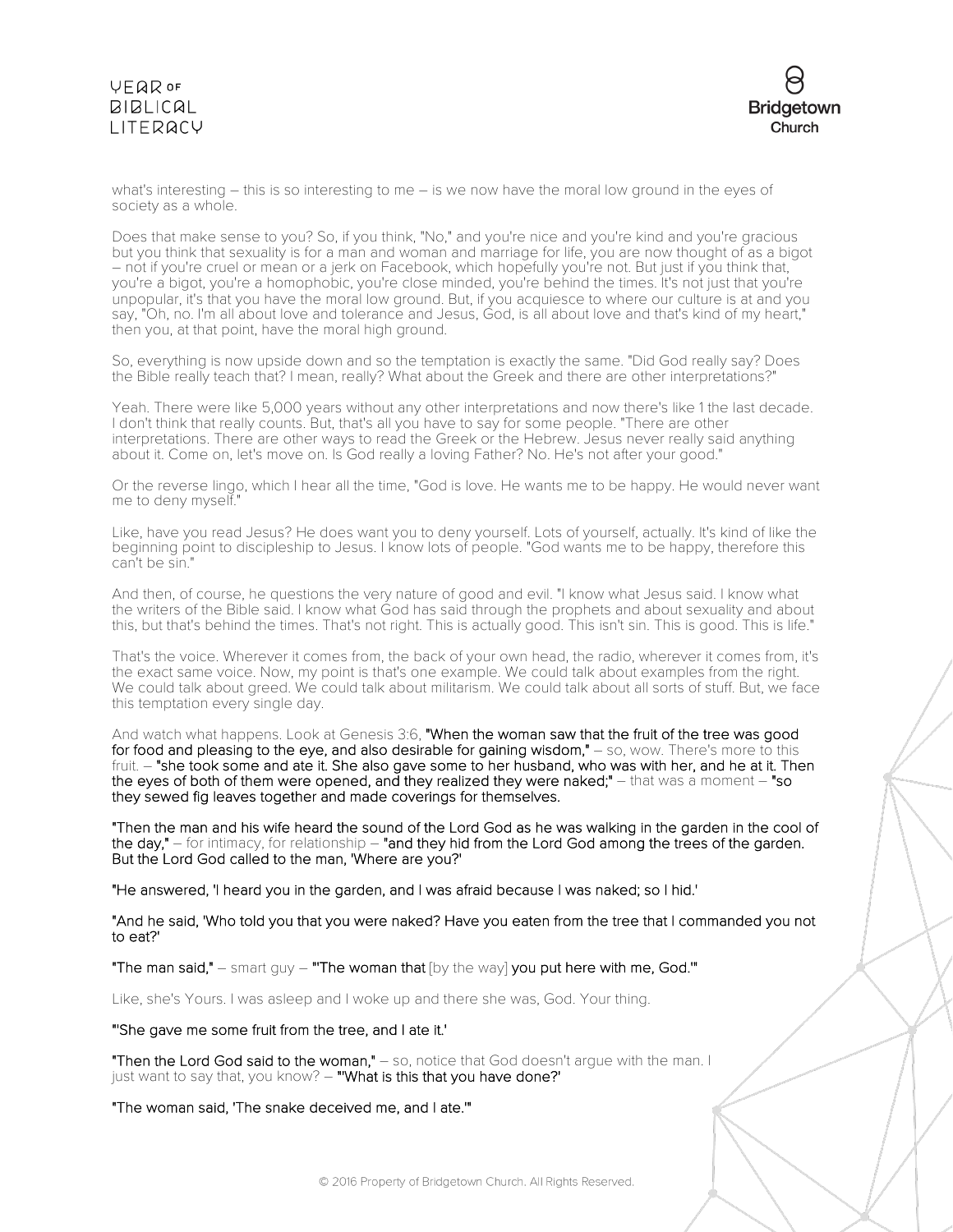

And this is like the first sitcom ever right here. The story is called "The Fall" in theology because it's the story of the fall of humanity from grace. It's where we get the idea of "original sin" or "the first time ever sinned."

And it raises the question, "What exactly is sin?" The theologian Cornelius Plantinga defines sin as "the culpable disturbance of shalom." It's a bit heady, but it's so good. It's when we take God's garden-like world, we take all that is good and beautiful and true and, out of our own free will and our own volition, we screw it up.

Anybody read Francis Spufford yet? The British writer? Anybody. So good. This British follower of Jesus with a potty mouth. You'd do really well in Portland, but that's a whole other teaching. He has this great book called "Unapologetic: Why, Despite Everything, Christianity Can Still Make Surprising Emotional Sense."

This quote is just kind of offensive. So, I apologize. Please don't email me. But, I just feel like it's really good. Okay? He writes this:

"What I and most other believers understand by the word 'sin' has got very little to do with yummy transgression. For us, it refers to something much more like the human tendency, the human propensity, to 'F' up. Or, let's add one more word. The human propensity to 'F' things up. Because, what we're talking about here is not just our tendency to lurch and stumble and screw up by accident, our passive role as agents of entropy. It's our active inclination to break stuff. 'Stuff' here including moods, promises, relationships we care about and our own well being and other people's. As well as material objects, whose high gloss positively seems to invite a big fat scratch. Now, I hope we're on common ground. In the end, almost everyone recognizes this as one of the truths about themselves."

I love that definition of sin. The human propensity to "F" things up. That is it. And it's exactly what we see right here in the story. Sin has consequences. If you keep reading, look at 14.

"So the Lord God said to the snake, 'Because you have done this,'" – here's the fallout.

"'Cursed are you above all livestock and all wild animals! You will crawl on your belly and you will eat dust all the days of your life. And I will put enmity between you and the woman, and between your offspring...'" – or that word there is "seed." The idea is "descendant." – **"...and hers;"** – her offspring, her seed, her descendent.

"'He...'" – this is an interesting line – "'...will crush your head, and you will strike his heel.'

"To the woman he said,

"'I will make your pains in childbearing very severe; with painful toil you will give birth to children. Your desire will be for your husband, and he will rule over you.'

"To Adam he said, 'Because you listened to your wife and ate fruit from the tree about which I commanded you, 'You must not eat from it.'

"'Cursed is the ground because of you; through painful toil you will eat food from it all the days of your life. It will produce thorns and thistles for you, and you will eat the plants of the field. By the sweat of your brow you will eat your food until you return to the ground, since from it you were taken; for dust you are and to dust you will return.'"

In theology, this story right here is usually called "The Curse." And the snake is cursed first and then the ground. But listen, contrary to popular opinion, Adam and Eve are not cursed by God. Not at all. Adam is not cursed; Eve is not cursed. You are not cursed; I'm not cursed by God. Satan is or the snake is and the ground is. Our relationship with the earth is. But, that said, there is fallout from humanity's sin and, in broad strokes for Eve, or for the woman, it's here relationship to marriage and family. So, child-bearing is now painful. What was once pure joy is now a mixed bag, right moms? It's okay. This is a safe place. Feel free to nod. Or scream or blog or whatever. You already do that, so whatever.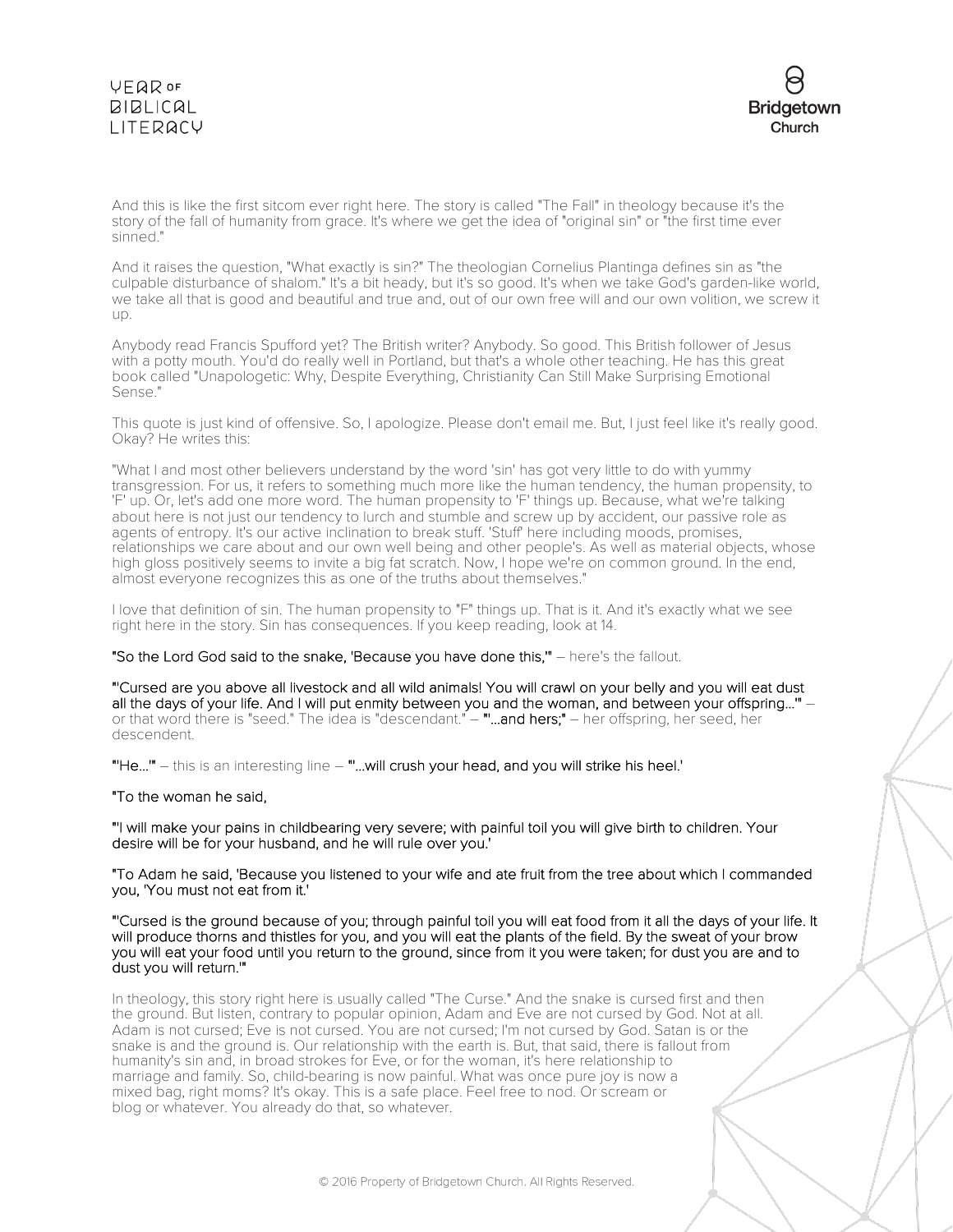



And, in the story, it's not just children. Her desire, we read, will be for her husband. We think the right interpretation of that is that Eve, the woman, will always want something from her husband and from her marriage that she cannot get. Love will never be enough, sisters. Romance will never be enough no matter what a hunk of Don Juan awesomeness he is. He will never be enough. Romance will never be enough. The honeymoon will never be enough. Marriage will never be enough. You will always want something out of your marriage, out of every single relationship, out of your family, out of your children, that you just can't get satisfaction for.

And, to make matters worse in the story, the woman is looking to marriage for satisfaction. But, where's the man looking for satisfaction? Not to marriage, to work. To the field. So, for Adam, for the man, his relationship to the ground is now marked by "painful toil." We know this very well. There are thorns and thistles in the ground now. It's symbolic for frustration and work. It's the exact same thing. What was once pure joy. "Here's the Garden of Eden. Rule over it. Make a garden-like city. Yes."

Now it's a mixed bag. There's still a lot of good in there. We love to work. We were made to work. We have a calling from God to make culture, to shape this city and this world. It's so good. But, no matter how much you love your job, if you are in your dream job and you make a ton of money and it's right in line with your identity and calling and it's like picture perfect, still all of us have days when we wake up and we just think, "No. I just want to go back to bed, sleep in and then read sci-fi."

I guess that's just me. Whatever your thing is, okay? We all feel that. Office politics, elbow throwing, success is just like money. No matter how successful you are, how wealthy you are, it's never enough. Never enough work, never enough success, never enough numbers after your name or letters after your name, enough reputation, enough fame. It's just never enough. This is the fallout of our sin. Now, listen. The key to wrapping your head around this story is that something in this story has gone wrong at a primal, gut level in humanity.

So, we are now crooked. That's the language that my grandparents use. We are now warped out of shape. We are bent in the wrong direction away from what is good and towards what is evil. No matter how educated you are or how successful you are or how old and wise you are, you still feel this push, this pull, this desire to do what you know is bad for your body, for your soul, for the people you love, for the earth. And, to make matters worse, you feel a desire to not do what you know is good for your soul and your body and the people around you and the earth itself.

Now, some people just give in to this bent nature and let it run wild. We read about them on the news. And then a lot of people fight it tooth and nail over a lifetime and cultivate what we call "virtue." But we all, wherever you are in that spectrum, feel it in our blood. Which is why, as the story goes on, the human condition gets worse or better? Worse. Like, it actually spirals out of control. Unfortunately, we don't have time. I ran out of time tonight to walk you through every single story in Genesis 3-11. Some of you are thinking, "Praise God."

Here's a quick overview, okay? In Genesis 4, we read about Adam and Eve's two sons, Cain and Abel and what happens? Yeah. Cain kills his brother Abel. So, that's really important if you want to wrap your head around Genesis and the human condition. The first after effect of sin is violence. That's the first thing that happens out of it. And, in Genesis, that's a theme. This violence spreads.

At the end of Genesis 4, we read about this dude, Lamech, and he takes not one but two wives. So, this is the origination of polygamy. Violence against women is born. And then he writes a poem. You're thinking, "Oh, great. Make culture. This is poetry. The first ever."

And it's this revenge killing. It's like Deadpool in the ancient Near East or whatever. It's this violent, gnarly, nasty poem about revenge killing and violence. "I killed a man for wounding me."

Then, in Genesis 6, we read about how the sons of God – that's an odd Hebrew phrase. We're not exactly sure what it means. It could mean "wicked, evil men" or it could mean "demonic beings." But, in the story, the sons of God have sex with the women from the line of Seth, which is kind of the good line. It's like there's a good and evil line of humanity. And the idea behind the story is that now all of humanity – it's like sin's a disease and now it's spread. All of humanity is now bent out of shape.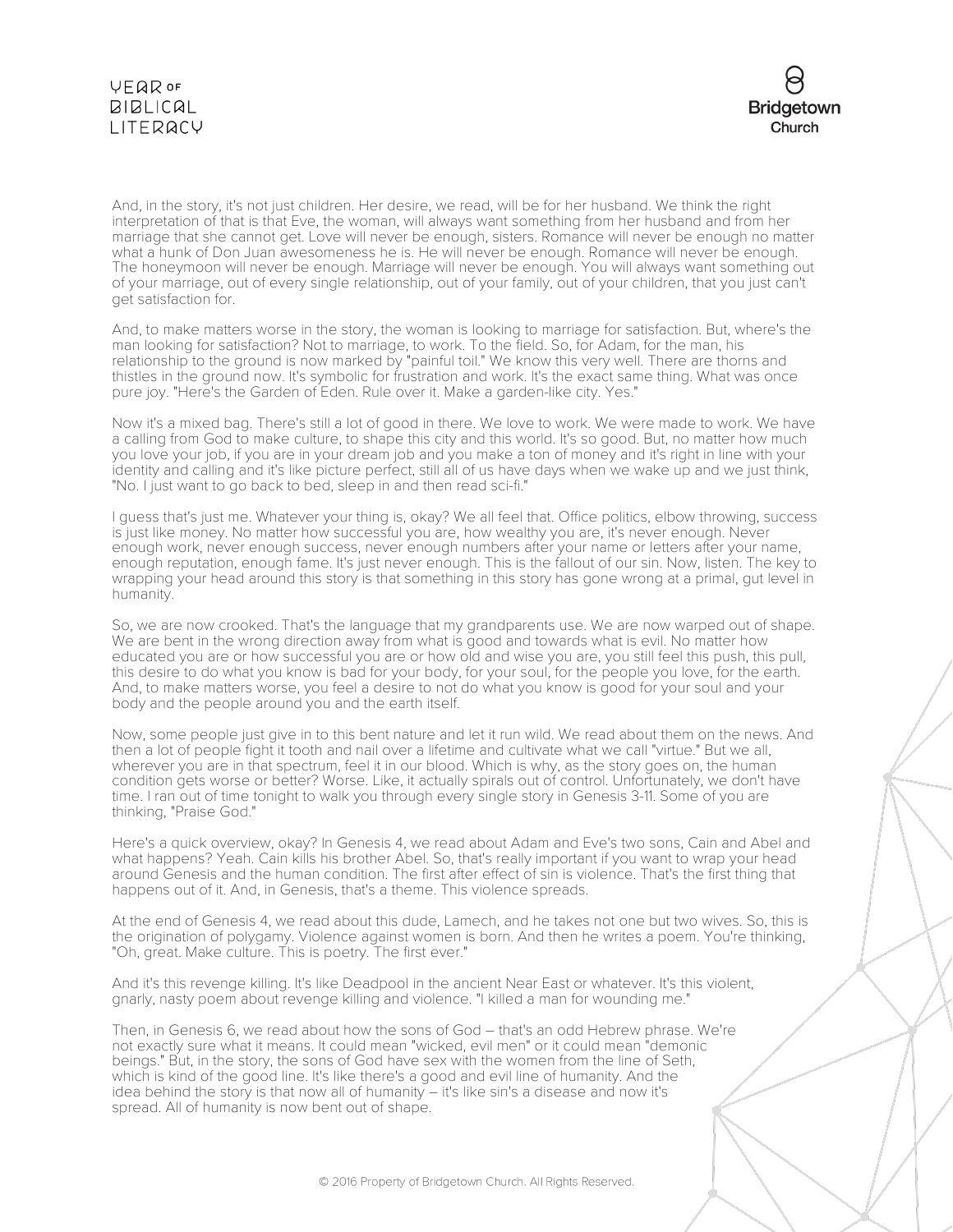### **YEQR OF**  $BIBLICAL$ LITERACY



So, as you read through Genesis, there's this escalation from Adam and Eve to Cain and Abel to Lamech to the sons of God. It gets worse and worse and worse. So next, in Genesis 6, comes the flood. It's like God wipes the slate clean to start over. But then, in Genesis 9, the first story out of that is about Noah and he's in a garden and you're thinking, "Yes. Great. Okay, this is like a do-over. It's like a mulligan for humanity. Alright. We're back in a garden. One dude, his wife, family. Everybody's alive. Great."

Then Moses plants a vineyard. You're thinking, "Fantastic. The human call is to make culture. What would life be like without red wine?" You're thinking, "Great."

And then what happens? He gets drunk and then something really kinky happens with his son in the bedroom and it's weird. And the point of this story is, "Okay. We still have a problem and the problem is not out there, it's in here."

Notice how profound that is. We still, today, want to think that the problem is out there. Like, we just need the right education, we just need the right program, we just need the right system of government, we just need the right whatever. The right urban planning, the right socioeconomic makeup for the neighborhood. That's all great stuff. But the problem is out there because, first and foremost, the problem is in here.

So, humanity still has this disease and it all builds up to chapter 11 which is the well known story about the Tower of Babel where humanity comes up with a brand new technology, the brick. And once again you're thinking, "Yes. Humanity is supposed to make culture, supposed to make a garden into a city, supposed to advent poetry and wine-making and the brick and technology and all of this great stuff."

But, once again, it's warped. The first thing that humanity does is stop spreading, which is what God's called. He's spread out. And instead say, "No. We're staying right here in one city."

And humanity starts to build a tower, we think it's an ancient ziggurat, to heaven. Long story short, we think that's essentially humanity's way of saying, "God, we're okay. We'll take it from here. Thank you very much."

It's the Adam and Eve story now at a humanity-wide level. And as you get to the end of Genesis 11, you the reader, are left thinking, "How in the world is God going to fix this problem? How is God going to get humanity out of this fiasco? And we'll talk about that next week and the week after and the week after. Long version? Read the rest of the Bible. Short version? Jesus.

But, for tonight, that piece is done. For tonight, I just want to take a step back now and I kind of want to sit in this part of the story. The Fall. Genesis 3-11. I just want to sit in this for a while. Here's a few thoughts, if you're taking notes.

First thought: sin is not trusting God and His vision of human flourishing. There's all sorts of debate about what the original sin was. Was it pride or was it the desire to be like a god? I don't know. But, look at the temptation. The temptation was for Eve to decide for herself what is good and what is evil and, out of that, who to trust and who to obey and who not to. So, sin, at a kind of visceral, core level is not trusting God. And it is not trusting His vision of human flourishing or what we today call "the good life."

Sin, instead, is trusting the snake, that voice in your head, or it's trusting your own opinion or bias or judgment or thinking or feeling. And sin leads to death, not to life. We need to recapture the idea that sin isn't bad because it's forbidden, it's forbidden because it's bad. Does that make sense for you?

Here's what I mean by that. A lot of people think of sin as breaking an arbitrary rule. Kind of like sin is breaking the speed limit. Okay? So, I got a ticket recently. I know you think I'm perfect. You all think that. I know. But, I was driving home late. I was speaking for this event at the University of Oregon. It was great, but it was late and it was two in the morning. I'm not a late night person. So, I'm driving back to Portland and I'm on that stretch, that downhill stretch, of I-5 right before Terwilliger, you know? There's nobody – somebody just went "woo!" Do you have a motorcycle or something?

There was nobody on the road at all. It's two in the morning and I just want to get home and go to sleep. So, I thought it was a 65, it's actually a 55. And so, I was going 77. I was under 80. I was proud of myself, actually. I'm like, "Under 80. I'm a pastor."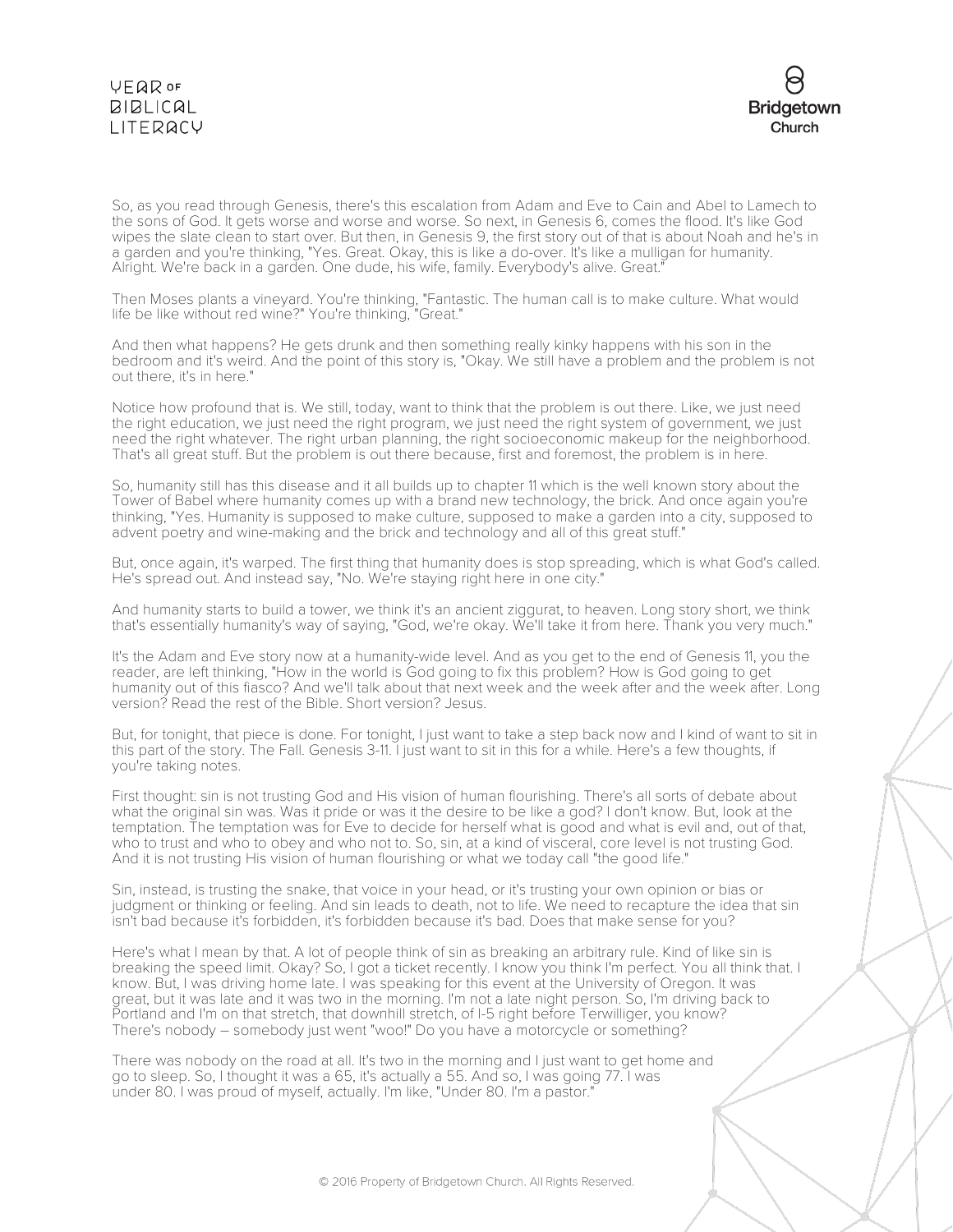# **VEQR OF BIBLICAL** LITERACY



Okay. Whatever. So, cop is there, the whole thing. I get a ticket for \$360. Who's cheering? Stop cheering. \$360. So, I get my ticket and, as I'm driving off, I'm mad. Not that I got a ticket. Sure. But, I'm thinking to myself like, "I want to become mayor and say no ticket should be over \$100."

What do poor people do when they get a ticket like that? This is injustice. So I'm thinking, "\$360?" And I'm mad. Why? Because, in my mind, I kind of think of the speed limit as kind of sort of good advice, but who really cares? And I think that's how a lot of people think about the commands of God and the teachings of Jesus. As this kind of arbitrary rule kind of like the speed limit.

Like, "What's the big deal? So, I have sex with my girlfriend. We like each other a lot. What's the big deal?"

But, in reality, sin is more – I don't have a great analogy – like when I tell my son Jude, who I have a great relationship with, "Jude, do you want to go outside and ride your bike? Great. Hey, we live in the city. Make sure that you have your helmet on and your eyes open."

And he says, "Yes, Dad. Got it."

And then, two minutes later, I look out the window and he's riding his bike with no helmet on. Like, when he does that, first off, he sins against me. He's a smart kid. He's not stupid. That's a direct affront to me. So, there's a breach of relationship. There's a tension now. "Jude, what the heck? I just said." There's a tension now in our relationship.

And it's a sin, not only against me, but it's a sin against the good life. Like, dude. You live in the city. There are cars. It's crazy. You're right in the street. Like, that's not the way to life. I know that's an imperfect analogy, but that's more what sin is like. When we sin, we sin against God first and foremost. There is a breach in relationship with God. A tension. It's a direct affront, offense, to God your Father who loves you to pieces. And we sin against the good life.

My point here is that the teachings of Jesus and the commands of God aren't just the right way to live, they are the best way to live. You need to get that or you will never conquer sin in your life. As a disciple of Jesus, all of Jesus' teachings, sex, marriage, love, divorce, fidelity, non-violence, anxiety, money, possessions, Jesus' teachings on everything are not just right, but are the best way to be human in the world.

Jesus is the best living example of a thriving, flourishing human being. His teachings are the map to what He called the life that is truly life. If you don't believe that, the odds are you will never win the fight over sin in your life. See, my point here is that we want to make sin about self-control. Like, "Ah, don't do that."

And there's a place for that. Self-control is a great thing. But, at the end of the day it's about faith. Who do you believe? The snake or your Father? Who do you trust? Who do you obey?

Second thought is this: sin has devastating and far reaching consequences. In Genesis 3-11 we see what happens when human beings take freedom in the wrong direction. There's a breach in relationship with God, something is now off in the human heart, it spreads at a society-wide level. And what you see in the story is that sin is its own punishment. That's the first thing that you have to understand about sin. God rarely does have to do anything to punish your sin. All you have to do is sin. It's usually its own punishment and obedience is its own reward.

Sin has consequences. It leads to death. I think of the famous line in the New Testament. "The wages of sin is death." That's not necessarily saying that if you sin God is going to kill you. It's saying that sin kills. It kills relationship with God, it kills joy and peace and life. It kills the earth. It kills relationship. That's what sin does. It has consequences that spill out at a society-wide level. We are so hyper individualistic in the US and in particular in the Pacific Northwest. We are one of, if not the most hyper individualistic cultures. And by "we" I mean here in Portland. In all of the world and in all of human history.

We want to think that what goes on in our own life has little or no affect in our community and our world, and it's just ridiculous. This is our moral kind of recasting in the secular age of, "Hey, what's good for you is good for you as long as it doesn't hurt anybody."

As if there is not a ripple effect from our life to our friends, our community, our city and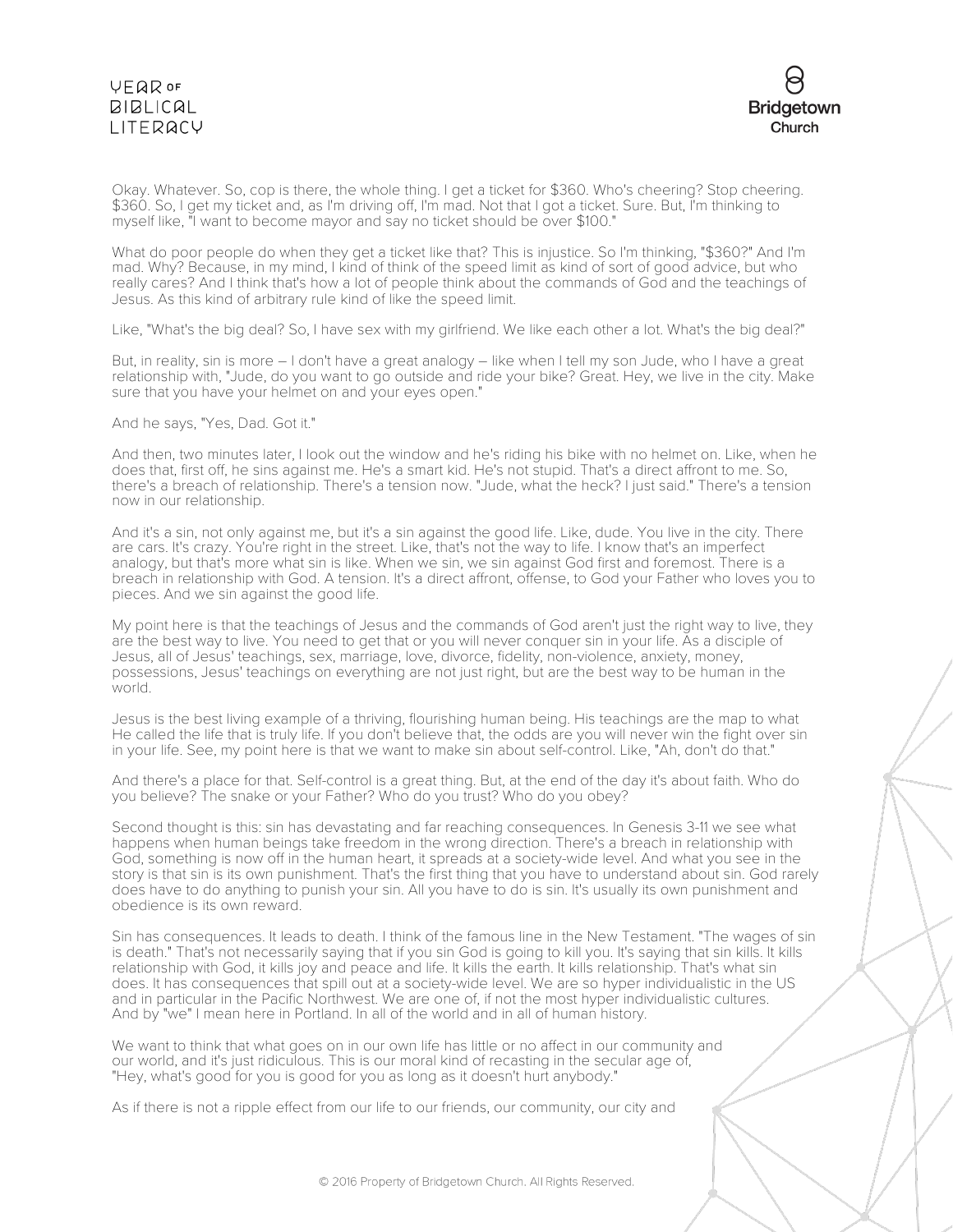# **VFQR OF BIBLICAL** LITERACY



our world. You are the kids of divorce or adultery or whatever. You know this better than anybody living in the fallout of somebody else's sin. Sin has consequences that go so far. If you're a parent, you feel this weight. I feel this weight as a dad. My kids are just now a little older, 6, 7 and 10. When they were younger, it was like so much more exhausting, but it was easier. Like, feed it. It's an "it" at that point. Clothe it. Clean up the poop. Love it. Discipline it a little. It's exhausting. But, it's pretty straightforward.

Now, as my kids get older, it's way less exhausting, it's more fun. But man, is it way harder. It's like, "I don't know what to say. Why can't you watch Deadpool? Because it's bad? Why is it bad? I don't know. I haven't seen it. Because it's...'

It's just way harder. It's just way way way harder. In a beautiful way. The hardest part is that, as a dad, I see my sins now live on in my children. And I have great kids. But, I see my sin of anger, which is something I'm wrestling with, I see it in my firstborn. I see my perfectionism, the way I'm hyper critical, I see it in my second born who said – what did he say to you the other day Tammy?

He's like, "Mom, you're like a one on the beauty scale. You're like the most beautiful ever."

And then who was a two? "Shania Twain is like a number two."

And he started rating women and I'm like, "Oh my gosh. You get that from your mom, not from your dad. That's all I want to say."

So, it's cute and we laugh, but it's not cute. Like, fast forward that. "You're like a one, she's like a two." Fast forward that to 18, 20, 25. Like, that's not cute. So, I see my sin live on. I said to my wife the other day, here's my parenting goal – I keep lowering the bar. "I just don't want my kids to have to be in therapy for very long."

That's my new parenting goal. My point is that sin has consequences that ripple. And if this feels heavy to you, I'm sorry, I'm just about done. But, it is. That's the point of the story. As we step into it, as we feel the weight of it as, as we're shaped by it.

So, my third thought, and here's the hope, is that Jesus is our only hope to overcome sin and its consequences. He is. He is our one and only hope. Everybody knows we have a problem. Less and less people think that Jesus is the answer, but He is. And we see this so clearly right now in an election year. And I'm kind of apolitical. I don't even have a political statement to make. But, what I think is fascinating is that both the right and the left, I think, work off of a false assumption that is with the right form of government, we can create our own little Garden of Eden. So, the left thinks it's more government and education and programs and the right thinks, "No, it's less government. Free market capitalism."

Whatever. That's a legitimate debate. But, what neither side wants to talk about is the problem of sin in the human heart. To the left, listen, no education, no program is going to deal with that. The best you can do is alleviate the symptoms of sin. And I'm all for that. We're all about that here at Bridgetown. But, you can't deal with the root issue. The staggering apologetic against the left is ISIS where you have educated, Western, wealthy men and women killing Christians, raping women, living Hell.

The greatest apologetic against the right is the great recession, which was caused not by a terrorist attack, not by a natural disaster, but by greed and corruption on Wall Street and in America as a whole because of lack of government regulation. Take that.

Now, that's not a political statement. My point is just listen: government's great. We'll figure out the right way to do it going forward, but it's not the heaven on earth. Jesus is the one. The best it can do is deal with symptoms. And that's a legitimate thing, but Jesus is the one and only power who can deal with the root, with sin.

That's what we see right here in this story. If you look back down at your Bible. Genesis 3:15. I don't know, did you see that? There's a prophesy from God.

"I will put enmity between you and the woman, in between the snake and humanity, between your offspring and hers;"